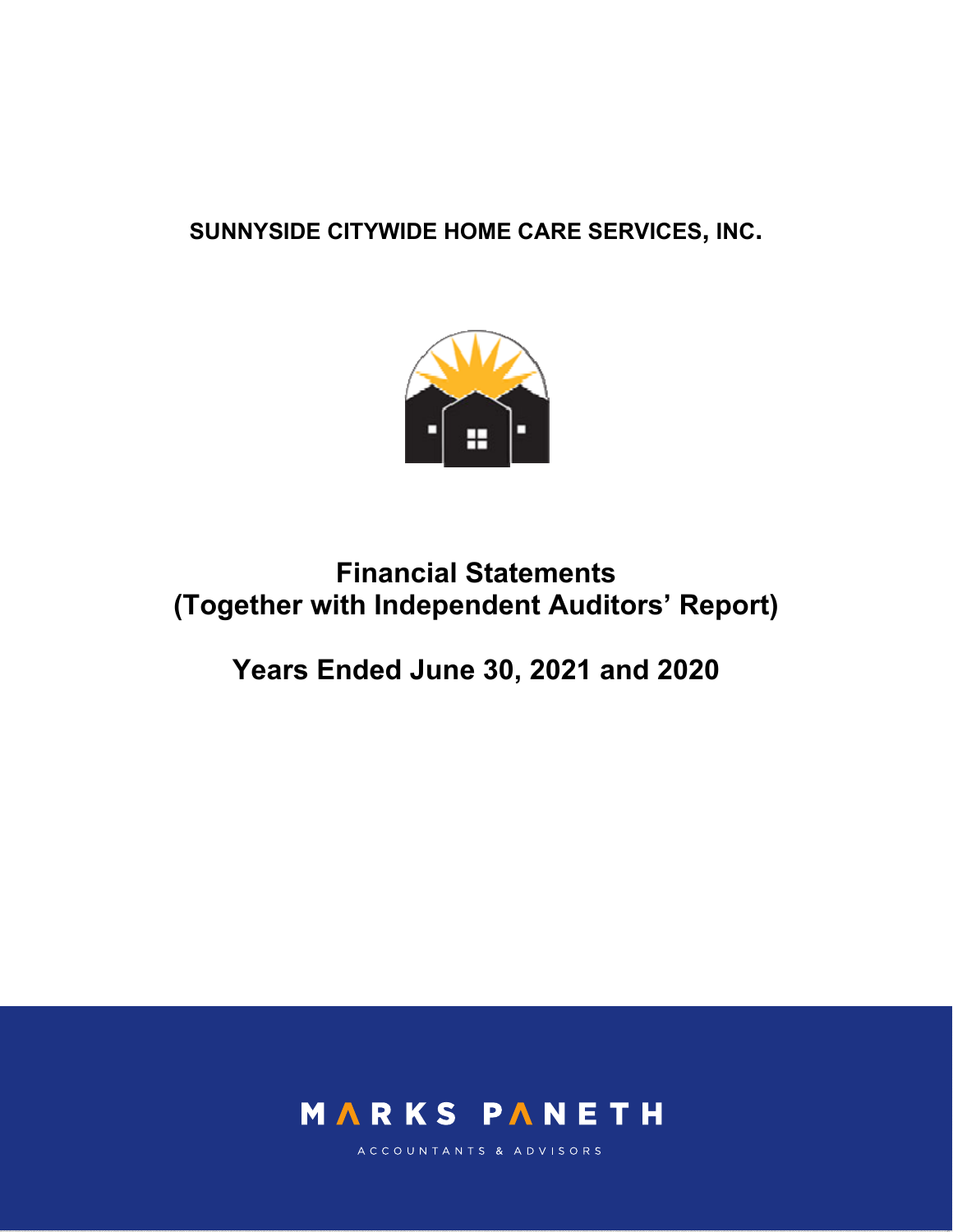# SUNNYSIDE CITYWIDE HOME CARE SERVICES, INC.

# **FINANCIAL STATEMENTS** (Together with Independent Auditors' Report)

# **YEARS ENDED JUNE 30, 2021 AND 2020**

# **CONTENTS**

# Page

| <b>Financial Statements:</b> |  |
|------------------------------|--|
|                              |  |
|                              |  |
|                              |  |
|                              |  |
|                              |  |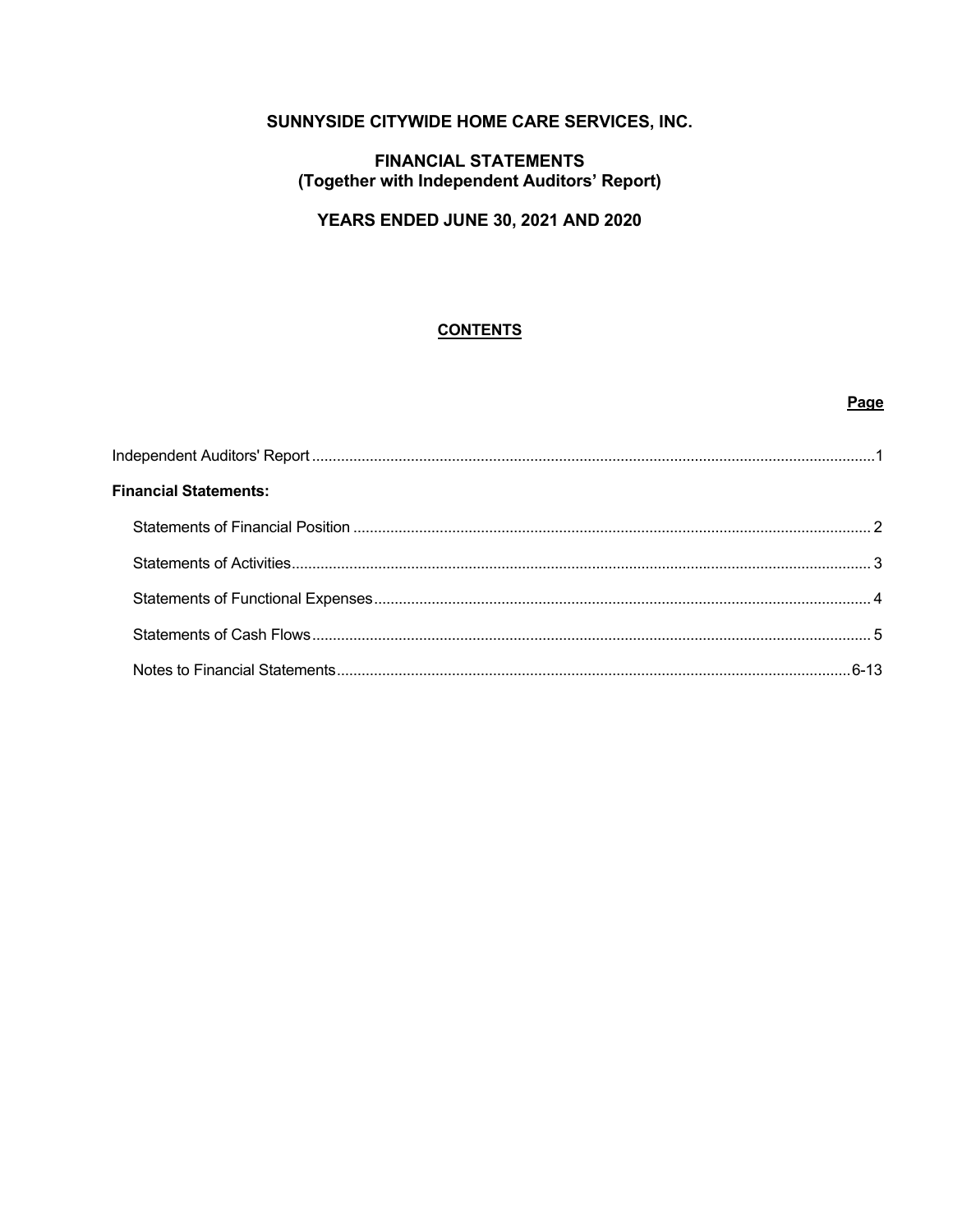# **INDEPENDENT AUDITORS' REPORT**

The Board of Directors of Sunnyside Citywide Home Care Services, Inc.

We have audited the accompanying financial statements of Sunnyside Citywide Home Care Services, Inc. ("Citywide"), which comprise the statements of financial position as of June 30, 2021 and 2020, and the related statements of activities, functional expenses and cash flows for the years then ended, and the related notes to the financial statements.

#### *Management's Responsibility for the Financial Statements*

Management is responsible for the preparation and fair presentation of these financial statements in accordance with accounting principles generally accepted in the United States of America; this includes the design, implementation, and maintenance of internal control relevant to the preparation and fair presentation of financial statements that are free from material misstatement, whether due to fraud or error.

#### *Auditors' Responsibility*

Our responsibility is to express an opinion on these financial statements based on our audits. We conducted our audits in accordance with auditing standards generally accepted in the United States of America. Those standards require that we plan and perform the audit to obtain reasonable assurance about whether the financial statements are free from material misstatement.

An audit involves performing procedures to obtain audit evidence about the amounts and disclosures in the financial statements. The procedures selected depend on the auditor's judgment, including the assessment of the risks of material misstatement of the financial statements, whether due to fraud or error. In making those risk assessments, the auditor considers internal control relevant to the entity's preparation and fair presentation of the financial statements in order to design audit procedures that are appropriate in the circumstances, but not for the purpose of expressing an opinion on the effectiveness of the entity's internal control. Accordingly, we express no such opinion. An audit also includes evaluating the appropriateness of accounting policies used and the reasonableness of significant accounting estimates made by management, as well as evaluating the overall presentation of the financial statements.

We believe that the audit evidence we have obtained is sufficient and appropriate to provide a basis for our audit opinion.

#### *Opinion*

In our opinion, the financial statements referred to above present fairly, in all material respects, the financial position of Sunnyside Citywide Home Care Services, Inc. as of June 30, 2021 and 2020, and the changes in its net assets and its cash flows for the years then ended in accordance with accounting principles generally accepted in the United States of America.

Paneth UP

New York, NY February 10, 2022

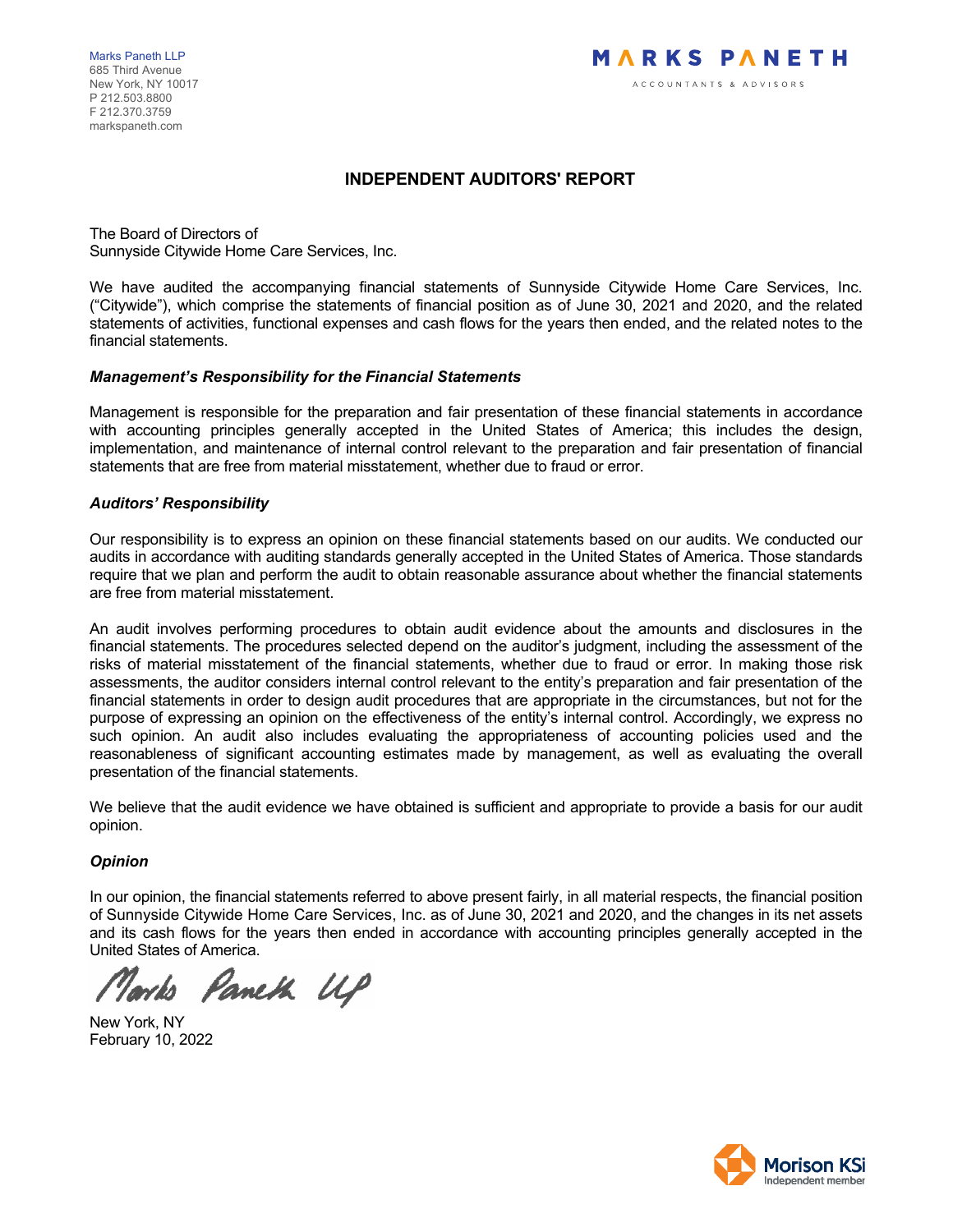# SUNNYSIDE CITYWIDE HOME CARE SERVICES, INC. STATEMENTS OF FINANCIAL POSITION AS OF JUNE 30, 2021 AND 2020

|                                                   |    | 2021      |    | 2020      |
|---------------------------------------------------|----|-----------|----|-----------|
| <b>ASSETS</b>                                     |    |           |    |           |
| Cash (Note 10)                                    | \$ | 1,102,708 | \$ | 1,000,406 |
| Accounts receivable, net (Notes 2D, 2H and 4)     |    | 801,606   |    | 1,535,538 |
| Investments (Notes 2E and 5)                      |    | 4,732,357 |    | 3,921,147 |
| Prepaid expenses and other assets                 |    | 10,822    |    | 52,536    |
| Due from affiliates (Note 11)                     |    | 2,813,005 |    | 2,879,516 |
| Property and equipment, net (Notes 2F and 6)      |    | 47,636    |    | 54,002    |
| <b>TOTAL ASSETS</b>                               | S  | 9,508,134 | S  | 9,443,145 |
| <b>LIABILITIES</b>                                |    |           |    |           |
| Accounts payable and accrued expenses             | \$ | 604,455   | \$ | 578,879   |
| Workers' compensation assessment payable (Note 7) |    | 360,716   |    | 477,704   |
| <b>TOTAL LIABILITIES</b>                          |    | 965,171   |    | 1,056,583 |
| <b>COMMITMENTS AND CONTINGENCIES (Note 8)</b>     |    |           |    |           |
| <b>NET ASSETS (Note 2B)</b>                       |    |           |    |           |
| Without donor restrictions                        |    | 8,542,963 |    | 8,386,562 |
| <b>TOTAL NET ASSETS</b>                           |    | 8,542,963 |    | 8,386,562 |
| TOTAL LIABILITIES AND NET ASSETS                  | \$ | 9,508,134 | \$ | 9,443,145 |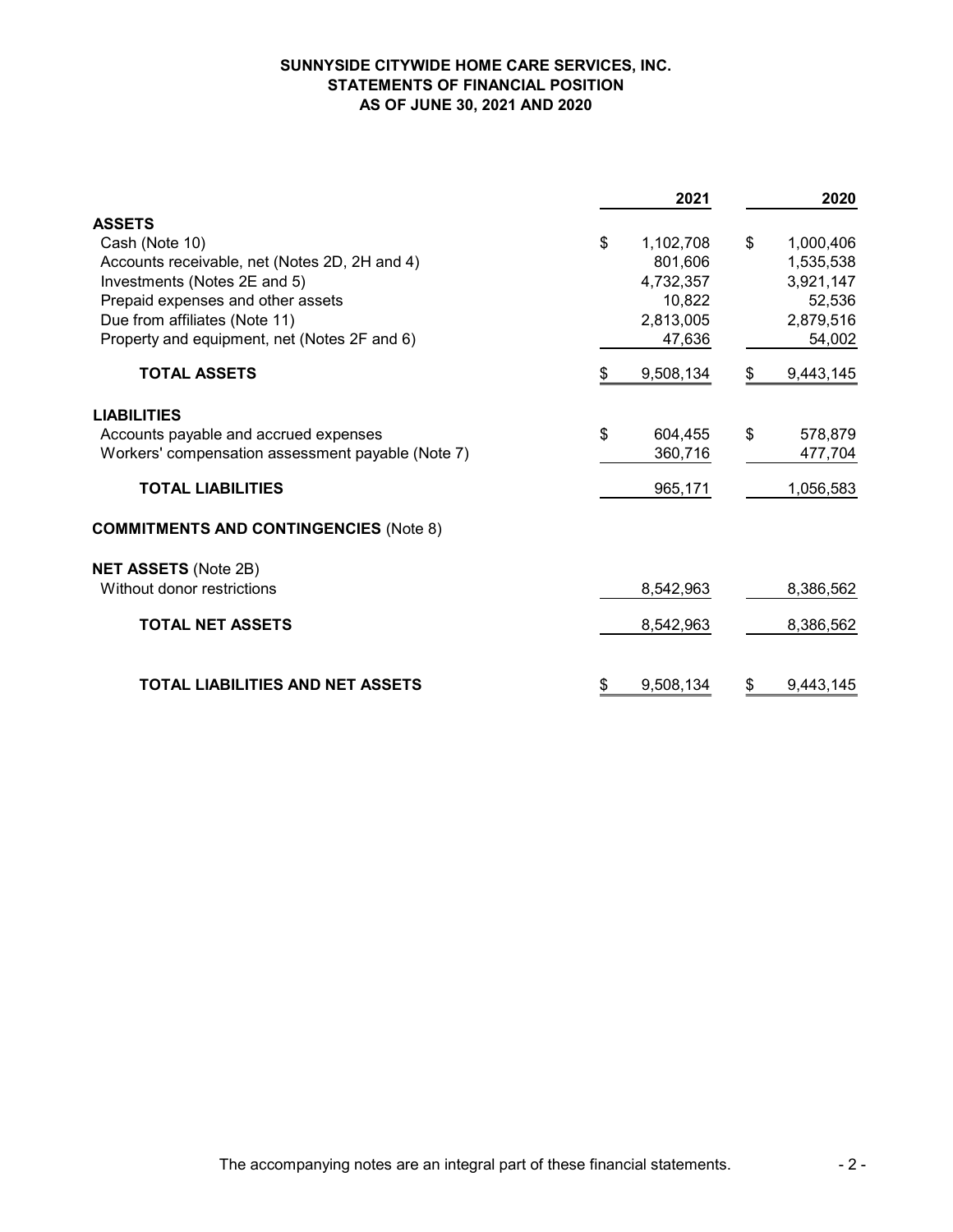#### SUNNYSIDE CITYWIDE HOME CARE SERVICES, INC. STATEMENTS OF ACTIVITIES FOR THE YEARS ENDED JUNE 30, 2021 AND 2020

|                                                           | For the Year Ended June 30, 2021 |                                             |    |                                          |    |              | For the Year Ended June 30, 2020 |                                             |    |                                          |    |              |
|-----------------------------------------------------------|----------------------------------|---------------------------------------------|----|------------------------------------------|----|--------------|----------------------------------|---------------------------------------------|----|------------------------------------------|----|--------------|
|                                                           |                                  | <b>Without Donor</b><br><b>Restrictions</b> |    | <b>With Donor</b><br><b>Restrictions</b> |    | <b>Total</b> |                                  | <b>Without Donor</b><br><b>Restrictions</b> |    | <b>With Donor</b><br><b>Restrictions</b> |    | <b>Total</b> |
| <b>GOVERNMENT AND OTHER SUPPORT:</b>                      |                                  |                                             |    |                                          |    |              |                                  |                                             |    |                                          |    |              |
| Contract revenue - Managed care (Notes 2H and 10)         | \$                               | 137.939                                     | \$ |                                          | \$ | 137,939      | \$                               | 1,662,050                                   | \$ |                                          | \$ | 1,662,050    |
| Private pay (Note 2H)                                     |                                  | 294,806                                     |    |                                          |    | 294,806      |                                  | 407,529                                     |    |                                          |    | 407,529      |
| Government grants (Note 2G)                               |                                  | 310,242                                     |    |                                          |    | 310,242      |                                  |                                             |    |                                          |    |              |
| Donated services (Note 2J)                                |                                  | 2,287                                       |    |                                          |    | 2,287        |                                  |                                             |    |                                          |    |              |
| State funding and other income                            |                                  | 37,160                                      |    |                                          |    | 37,160       |                                  | 827,102                                     |    |                                          |    | 827,102      |
| TOTAL GOVERNMENT AND OTHER SUPPORT                        |                                  | 782,434                                     |    |                                          |    | 782,434      |                                  | 2,896,681                                   |    |                                          |    | 2,896,681    |
| <b>OPERATING EXPENSES (Note 2K):</b>                      |                                  |                                             |    |                                          |    |              |                                  |                                             |    |                                          |    |              |
| Program services                                          |                                  |                                             |    |                                          |    |              |                                  |                                             |    |                                          |    |              |
| Home care                                                 |                                  | 729,390                                     |    |                                          |    | 729,390      |                                  | 2,615,800                                   |    |                                          |    | 2,615,800    |
| Supporting services                                       |                                  |                                             |    |                                          |    |              |                                  |                                             |    |                                          |    |              |
| Management and general                                    |                                  | 700,984                                     |    |                                          |    | 700,984      |                                  | 549,790                                     |    |                                          |    | 549,790      |
| <b>TOTAL OPERATING EXPENSES</b>                           |                                  | 1,430,374                                   |    |                                          |    | 1,430,374    |                                  | 3,165,590                                   |    |                                          |    | 3,165,590    |
| <b>CHANGE IN NET ASSETS BEFORE NON-OPERATING ACTIVITY</b> |                                  | (647, 940)                                  |    |                                          |    | (647, 940)   |                                  | (268, 909)                                  |    |                                          |    | (268, 909)   |
| <b>NON-OPERATING ACTIVITY:</b>                            |                                  |                                             |    |                                          |    |              |                                  |                                             |    |                                          |    |              |
| Investment return, net (Note 5)                           |                                  | 804,341                                     |    |                                          |    | 804,341      |                                  | 160,940                                     |    |                                          |    | 160,940      |
| <b>TOTAL NON-OPERATING ACTIVITY</b>                       |                                  | 804,341                                     |    |                                          |    | 804,341      |                                  | 160,940                                     |    |                                          |    | 160,940      |
| <b>CHANGES IN NET ASSETS</b>                              |                                  | 156,401                                     |    |                                          |    | 156,401      |                                  | (107, 969)                                  |    |                                          |    | (107, 969)   |
| NET ASSETS - BEGINNING OF YEAR                            |                                  | 8,386,562                                   |    |                                          |    | 8,386,562    |                                  | 8,494,531                                   |    |                                          |    | 8,494,531    |
| <b>NET ASSETS - END OF YEAR</b>                           | \$                               | 8,542,963                                   | \$ |                                          | \$ | 8,542,963    | \$.                              | 8,386,562                                   | \$ |                                          | \$ | 8,386,562    |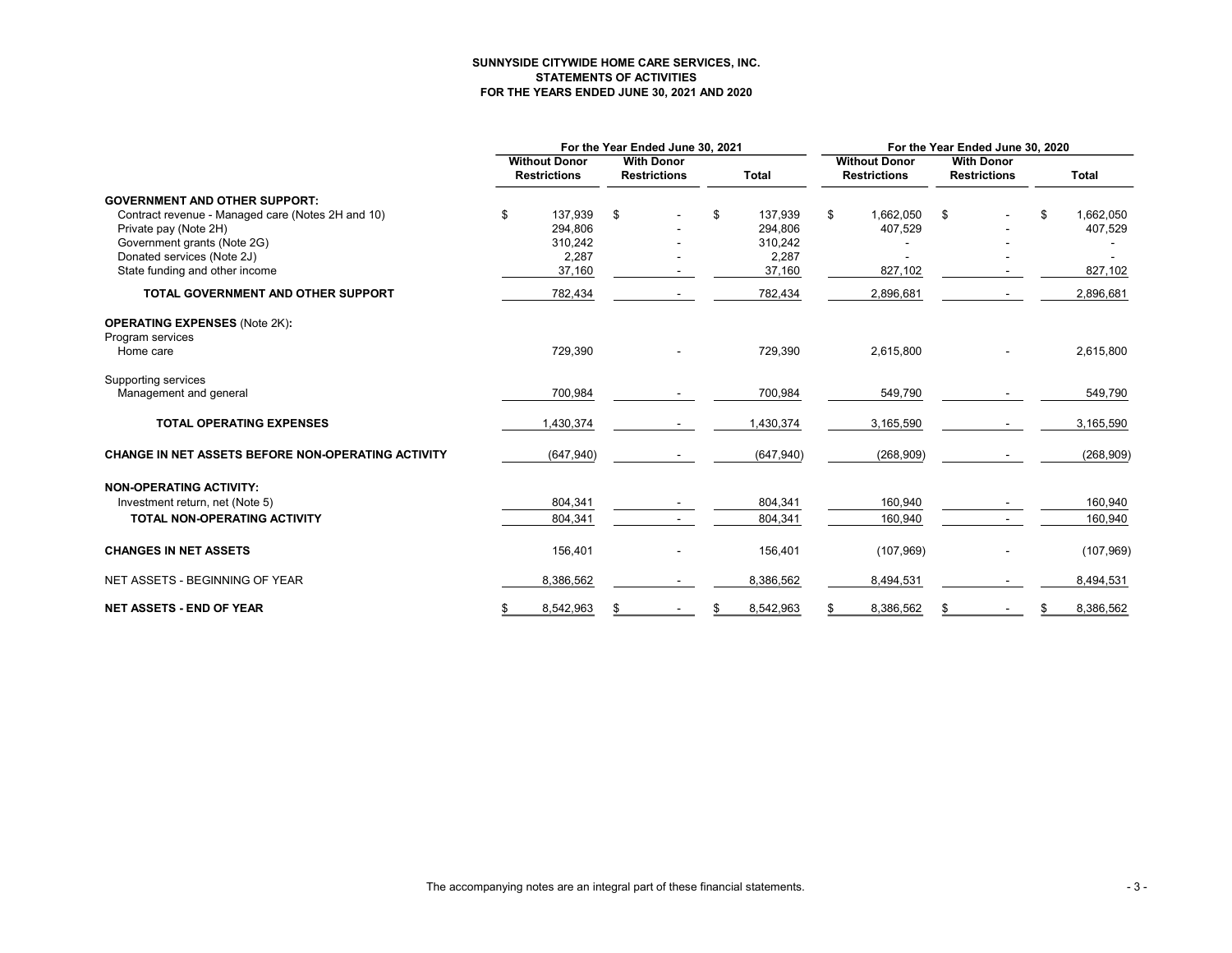#### SUNNYSIDE CITYWIDE HOME CARE SERVICES, INC. STATEMENTS OF FUNCTIONAL EXPENSES FOR THE YEARS ENDED JUNE 30, 2021 AND 2020

|                                            | For the Year Ended June 30, 2021            |         |                           |         |       | For the Year Ended June 30, 2020 |                                             |           |                                  |         |    |           |
|--------------------------------------------|---------------------------------------------|---------|---------------------------|---------|-------|----------------------------------|---------------------------------------------|-----------|----------------------------------|---------|----|-----------|
|                                            | <b>Program Services</b><br><b>Home Care</b> |         | Management<br>and General |         | Total |                                  | <b>Program Services</b><br><b>Home Care</b> |           | <b>Management</b><br>and General |         |    | Total     |
| <b>Salaries</b>                            | \$                                          | 369,949 | \$                        | 90,380  | \$    | 460,329                          | \$                                          | 1,708,948 | \$                               | 203,460 | S. | 1,912,408 |
| Payroll taxes and fringe benefits (Note 9) |                                             | 166,145 |                           | 17,724  |       | 183,869                          |                                             | 681,743   |                                  | 40,216  |    | 721,959   |
| <b>Total Personnel Costs</b>               |                                             | 536,094 |                           | 108,104 |       | 644,198                          |                                             | 2,390,691 |                                  | 243,676 |    | 2,634,367 |
| Consultants (Note 2J)                      |                                             | 10,375  |                           | 8,757   |       | 19,132                           |                                             | 21,499    |                                  | 20,053  |    | 41,552    |
| Computer services                          |                                             | 10,038  |                           | 9,769   |       | 19,807                           |                                             | 42,079    |                                  | 39,248  |    | 81,327    |
| Occupancy (Note 8)                         |                                             | 57,828  |                           | 56,276  |       | 114,104                          |                                             | 68,482    |                                  | 63,876  |    | 132,358   |
| Supplies/printing                          |                                             | 4,250   |                           | 4.136   |       | 8,386                            |                                             | 12,696    |                                  | 240     |    | 12,936    |
| Insurance                                  |                                             | 59,194  |                           | 57,605  |       | 116,799                          |                                             | 35,295    |                                  | 32,922  |    | 68,217    |
| Repairs and maintenance                    |                                             | 5,169   |                           | 5,030   |       | 10,199                           |                                             | 6,281     |                                  | 5,859   |    | 12,140    |
| Dues and subscriptions                     |                                             | 519     |                           | 506     |       | 1,025                            |                                             | 1,008     |                                  | 941     |    | 1,949     |
| Bank charges and interest                  |                                             | 26,068  |                           | 25,368  |       | 51,436                           |                                             | 31,737    |                                  | 29,603  |    | 61,340    |
| Depreciation and amortization (Note 6)     |                                             | 3,294   |                           | 3,072   |       | 6,366                            |                                             | 3,294     |                                  | 3,072   |    | 6,366     |
| Bad debt expense                           |                                             |         |                           | 406,246 |       | 406,246                          |                                             |           |                                  | 107,747 |    | 107,747   |
| Other                                      |                                             | 16,561  |                           | 16,115  |       | 32,676                           |                                             | 2,738     |                                  | 2,553   |    | 5,291     |
| <b>TOTAL EXPENSES</b>                      |                                             | 729,390 |                           | 700,984 | \$    | 430,374                          |                                             | 2,615,800 | S                                | 549,790 |    | 3,165,590 |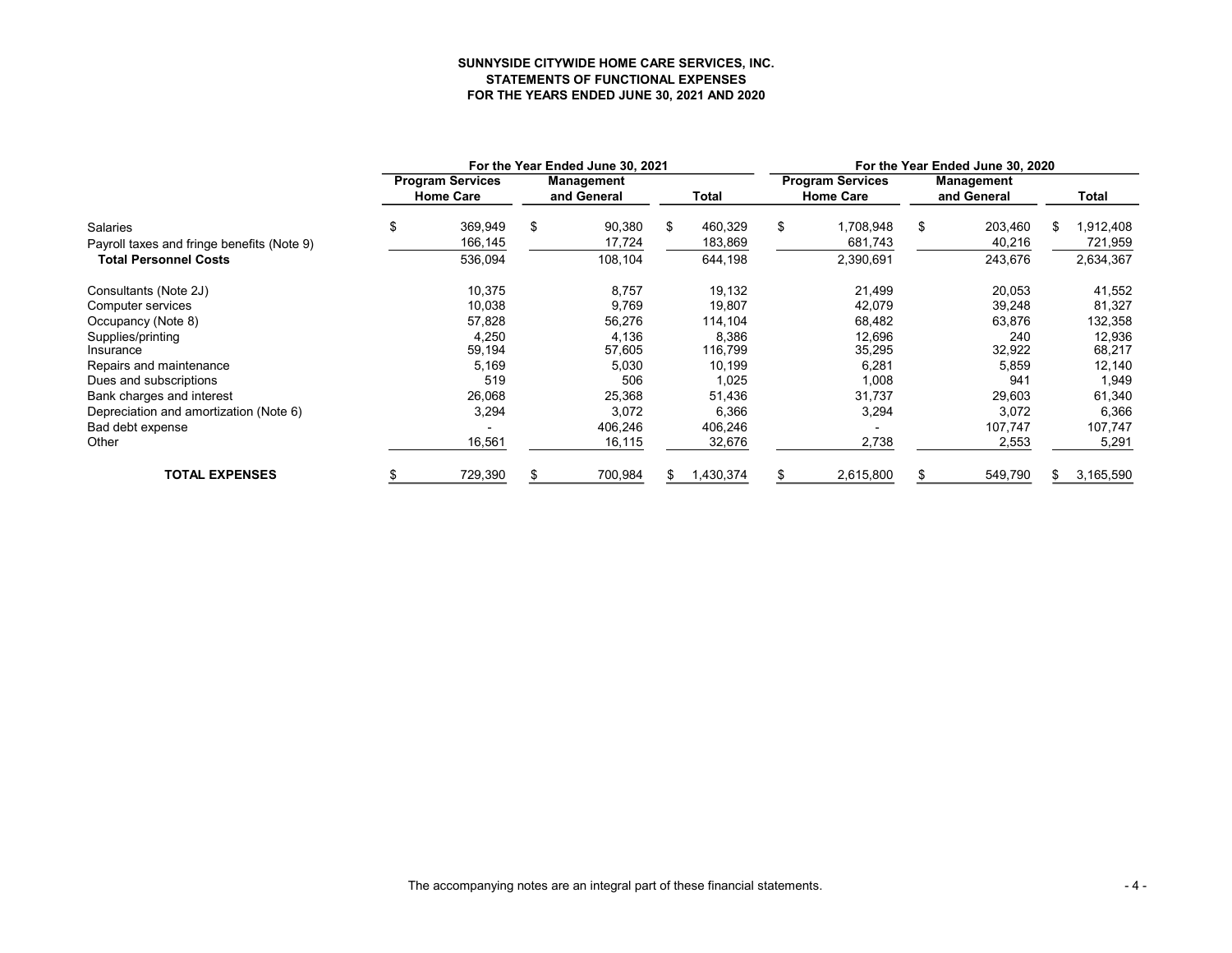# SUNNYSIDE CITYWIDE HOME CARE SERVICES, INC. STATEMENTS OF CASH FLOWS FOR THE YEARS ENDED JUNE 30, 2021 AND 2020

|                                                                                                 | 2021            | 2020             |
|-------------------------------------------------------------------------------------------------|-----------------|------------------|
| <b>CASH FLOWS FROM OPERATING ACTIVITIES:</b>                                                    |                 |                  |
| Changes in net assets                                                                           | \$<br>156,401   | \$<br>(107, 969) |
| Adjustments to reconcile changes in net assets to net cash<br>provided by operating activities: |                 |                  |
| Unrealized gain on investment                                                                   | (696, 961)      | (69, 969)        |
| Realized gain on investment                                                                     | (26, 208)       | (5, 106)         |
| Bad debt expense                                                                                | 406,246         | 107,747          |
| Depreciation and amortization                                                                   | 6,366           | 6,366            |
| Subtotal                                                                                        | (154, 156)      | (68, 931)        |
| Changes in operating assets and liabilities:<br>(Increase) or decrease in assets:               |                 |                  |
| Accounts receivable                                                                             | 327,686         | 586,682          |
| Government grants receivable                                                                    |                 | 2,302            |
| Prepaid expenses and other assets                                                               | 41,714          | 261,454          |
| Due from affiliates                                                                             | 66,511          | 771,168          |
| Increase or (decrease) in liabilities:                                                          |                 |                  |
| Accounts payable and accrued expenses                                                           | 25,576          | (519, 731)       |
| Workers' compensation assessment payable                                                        | (116, 988)      | (116,988)        |
| <b>Net Cash Provided by Operating Activities</b>                                                | 190,343         | 915,956          |
| <b>CASH FLOWS FROM INVESTING ACTIVITIES:</b>                                                    |                 |                  |
| Proceeds from sale of investments<br>Purchase of investments                                    | 73,983          |                  |
|                                                                                                 | (162, 024)      | (85, 864)        |
| <b>Net Cash Used in Investing Activities</b>                                                    | (88,041)        | (85, 864)        |
| <b>NET INCREASE IN CASH</b>                                                                     | 102,302         | 830,092          |
| Cash - beginning of the year                                                                    | 1,000,406       | 170,314          |
| <b>CASH - END OF YEAR</b>                                                                       | \$<br>1,102,708 | \$<br>1,000,406  |
| <b>Supplemental Disclosure of Cash Flow Information:</b>                                        |                 |                  |
| Cash paid during the year for interest                                                          | \$<br>22,227    | \$<br>21,921     |
|                                                                                                 |                 |                  |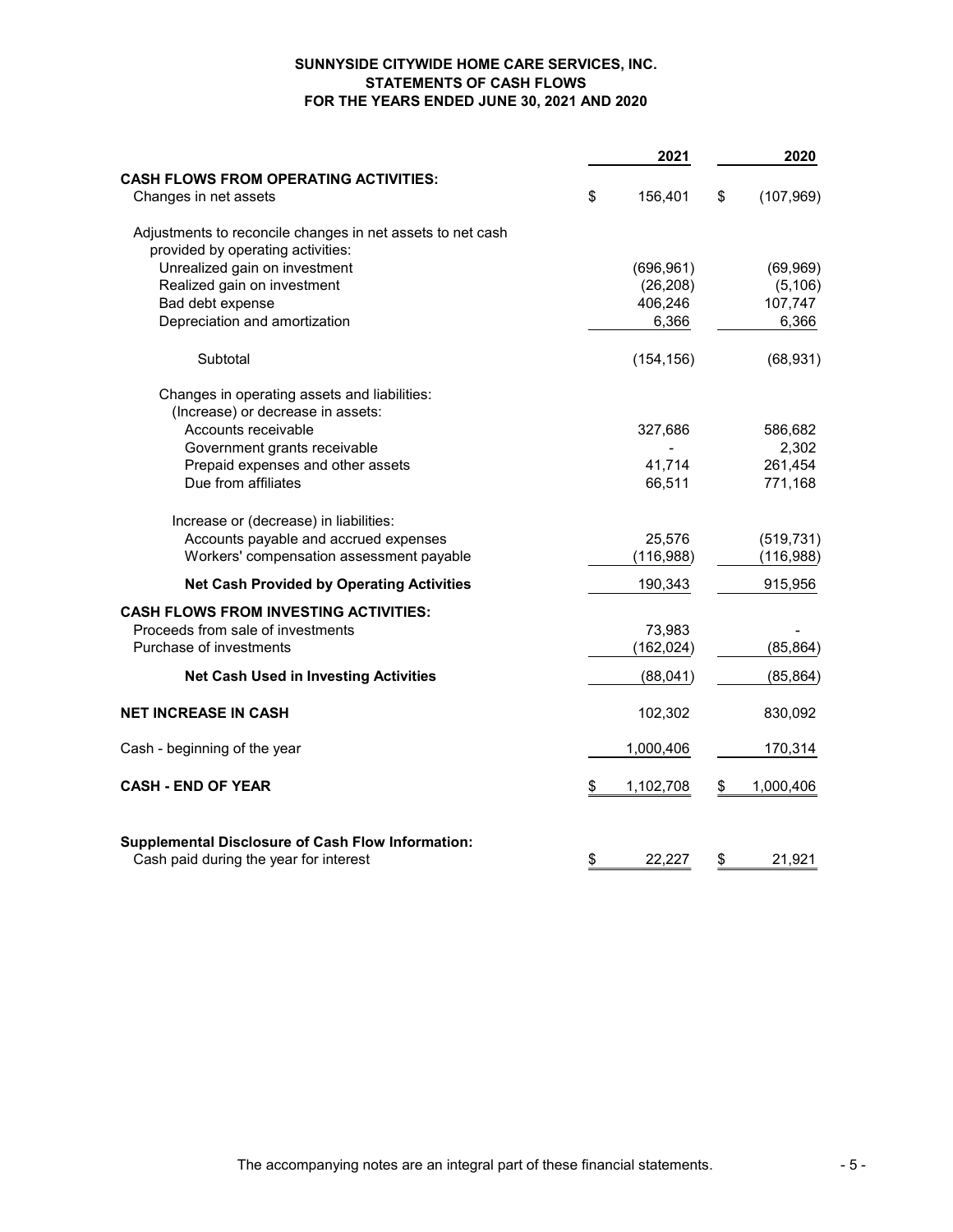### **NOTE 1** – **ORGANIZATION AND NATURE OF ACTIVITIES**

Sunnyside Citywide Home Care Services, Inc. ("Citywide") is a not-for-profit licensed home care service agency that was established to provide personal care services to the elderly and disabled persons who require such services in order to maintain themselves safely at home. Citywide is funded primarily by managed care revenues.

The agency is a not-for-profit organization exempt from federal income tax under Section 501(c)(3) of the Internal Revenue Code.

The accompanying financial statements were prepared to present the financial position, changes in net assets and cash flows of only Citywide and do not include the financial position, changes in net assets and cash flows of its related organizations: Sunnyside Community Services, Inc. ("Sunnyside"), Sunnyside Home Care Project, Inc. ("Home Care") and Sunnyside CDPAP, Inc. ("CDPAP"). Effective January 1, 2019, Citywide began transferring clients to Home Care. All managed care clients were transferred as of March 1, 2020.

# **NOTE 2 – SUMMARY OF SIGNIFICANT ACCOUNTING POLICIES**

- A. *Basis of accounting* The accompanying financial statements of Citywide have been prepared on the accrual basis of accounting. Citywide adheres to accounting principles generally accepted in the United States of America ("U.S. GAAP").
- B. *Basis of presentation* Citywide maintains its net assets under the following two classes:
	- a. Net assets without donor restrictions includes funds having no restriction as to use or purpose imposed by donors. It represents resources available for support of Citywide's operations over which the Board of Directors has discretionary control.
	- b. Net assets with donor restrictions represents assets that are subject to donor-imposed stipulations. When a restriction expires (that is, when a stipulated time restriction ends or purpose restriction is accomplished), net assets with donor restrictions are reclassified to net assets without donor restrictions and reported in the statements of activities as net assets released from restrictions.
- C. *Government grants receivable*  Government grants receivable are recorded for expenditures made in accordance with grant agreements.
- D. *Allowance for doubtful accounts*  Citywide determines whether an allowance for uncollectible accounts should be provided for accounts receivable. Such estimates are based on management's assessment of the aged basis of its receivables, current economic conditions, subsequent receipts and historical information. Receivables are written off against the allowance for doubtful accounts when all reasonable collection efforts have been exhausted. As of June 30, 2021 and 2020, Citywide determined an allowance of \$120,996 and \$264,210, respectively, was necessary for accounts receivable.
- E. *Investments* Investments are stated at fair value. Fair value measurements are based on the price that would be received to sell an asset or paid to transfer a liability in an orderly transaction between market participants at the measurement date. In order to increase consistency and comparability in fair value measurements, a fair value hierarchy prioritizes observable and unobservable inputs used to measure fair value into three levels as described in Note 5.
- F. *Property and equipment* Property and equipment and leasehold improvements are recorded at cost. Items with a cost of \$1,000 and estimated useful life of greater than one year are capitalized. Property and equipment are depreciated on the straight-line method over their estimated useful lives. Amortization of leasehold improvements is recorded on the straight-line method over the term of the lease or the life of the asset, whichever is shorter.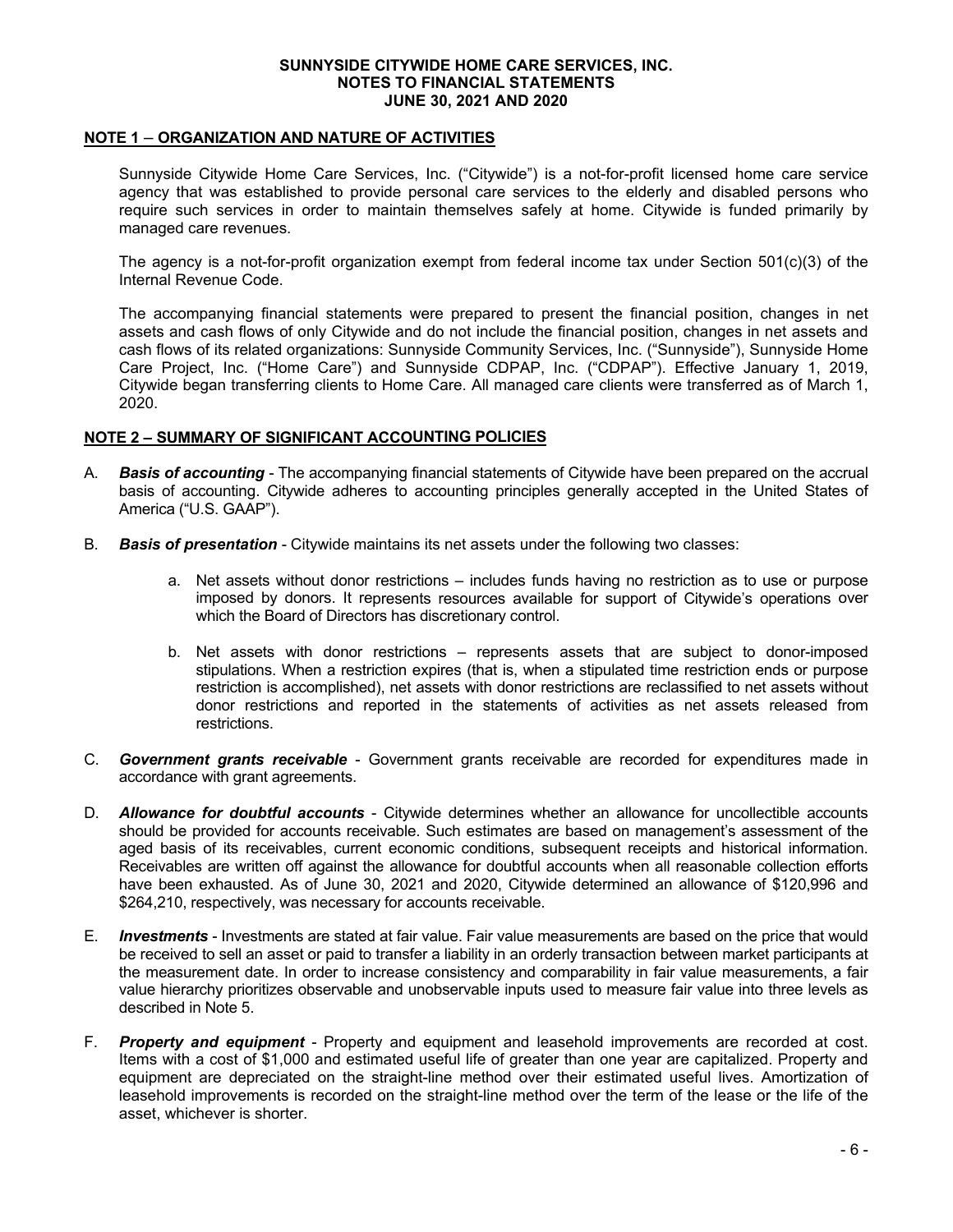# **NOTE 2 – SUMMARY OF SIGNIFICANT ACCOUNTING POLICIES (Continued)**

G. *Revenue from Government Sources* - Revenues from government contracts are recognized when reimbursable expenses are incurred under the terms of the contract. Such revenues are subject to audit by the governmental funding sources. No provision for disallowances is reflected in the financial statements, since management does not anticipate material adjustments. Laws and regulations related to government programs are subject to interpretation. As a result, there is at least a reasonable possibility that recorded estimates may change by a material amount in the near term. Additionally, noncompliance with such laws and regulations could result in penalties and exclusion from the government programs. Cost reimbursement type government grants are accounted for under Accounting Standards Update ("ASU") 2018-08, *Clarifying the Scope and Accounting Guidance for Contributions Received and Contributions Made* (Topic 958).

Government grants are recognized as revenue when barriers within the contract are overcome, and there is no right of return/ release from obligation. Government grants amounted to \$310,242 and \$0 for the years ended June 30, 2021 and 2020, respectively.

In October and December 2020, Citywide received total funding of \$310,242 from the U.S. Department of Health and Human Services under the Coronavirus Aid, Relief and Economic Security Act ("CARES Act").

As of June 30, 2021 and 2020, there was no conditional grants and contracts from government agencies that have not been recorded in the accompanying financial statements.

H. *Contract and managed care revenues* **-** Revenues from care of patients are reported at the estimated net realizable amounts from patients, third-party payors and others from services rendered, including estimated retroactive adjustments under reimbursement agreements with third-party payors. Retroactive adjustments are accrued on an estimated basis in the period the related services are rendered and adjusted in future periods as final settlements are determined. Laws and regulations governing health care programs are extremely complex and subject to interpretation. As a result, there is at least a reasonable possibility that recorded estimates may change by a material amount in the near term.

Citywide bills third-party payors after the services are performed or after it has completed its portion of the contract. Receivables are due in full when billed and revenue is recognized as performance obligations are satisfied. Performance obligations are determined based on the nature of the services provided by Citywide in accordance with the contract. Revenue for performance obligations satisfied over time is recognized as the services are provided. This method depicts the transfer of services over the term of the performance obligation based on the inputs needed to satisfy the obligation. Citywide measures the performance obligation from the beginning of the next month or day to the point when it is no longer required to provide services under the contract or has met the requirements to bill for the services provided, which is generally at the end of each month or period of time allowed based on the stipulations.

All performance obligations relate to contracts with a duration of less than one year, therefore, there are no performance obligations or contract balances that are unsatisfied as of June 30, 201 and 2020. The performance obligations for these contracts are completed when the service is completed and upon submission of required documentation. Citywide determines the transaction price based on established rates or contracts for services provided.

- I. *Contributions*  Unconditional contributions, including promises to give cash and other assets, are reported at fair value at the date the contribution is received. The gifts are reported as donor restricted support if they are received with donor stipulations that limit the use of the donated assets. When a donor restriction expires, that is, when a stipulated time restriction ends or purpose restriction is accomplished, net assets with donor restrictions are reclassified as net assets without donor restrictions and reported in the statements of activities as net assets released from restrictions.
- J. *Donated Services* Donated services are recognized in the financial statements if the services enhance or create nonfinancial assets or require specialized skills, are provided by individuals possessing those skills, and would typically need to be purchased, if not provided by donation. For the year ended June 30, 2021, Citywide received donated services of \$2,287 and is reflected as contributions in kind and consultant expenses in the accompanying financials statements.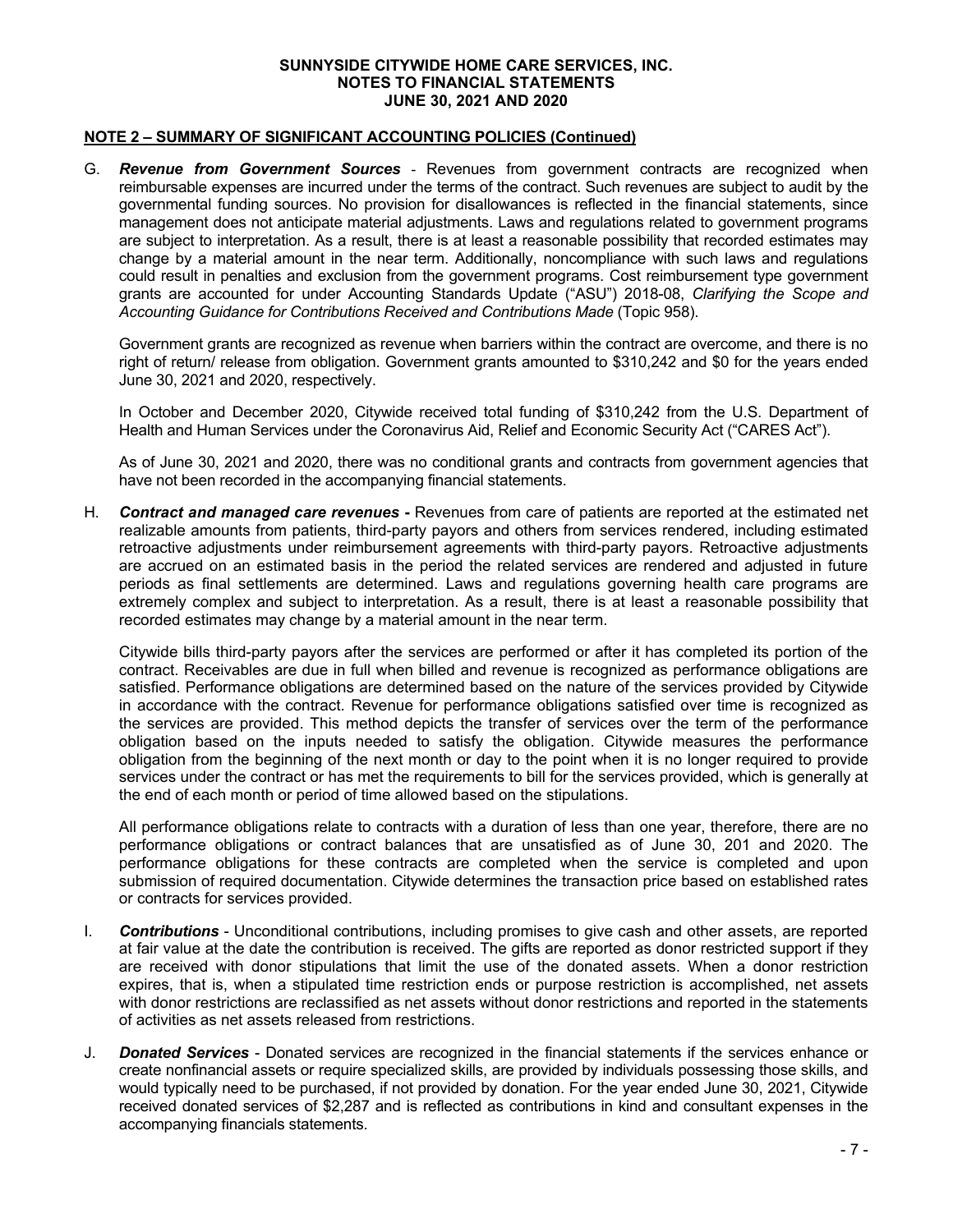# **NOTE 2 – SUMMARY OF SIGNIFICANT ACCOUNTING POLICIES (Continued)**

- K. *Operating leases* Rent expense has been recorded on the straight-line basis over the life of the lease. Deferred rent, when material, is recorded for the difference between the fixed payment and the rent expense.
- L. *Functional allocation of expenses* The costs of program and supporting services activities have been summarized on a functional basis in the statements of activities. The statements of functional expenses present the natural classification detail of expenses by function. Accordingly, certain costs have been allocated among the programs and supporting services benefited.

The accompanying financial statements report certain categories of expenses that are attributed to more than one program or supporting function. Therefore, expenses require allocation on a reasonable basis that is consistently applied. The expenses that are allocated include occupancy, insurance, depreciation and amortization which are allocated on a square footage basis, as well as salaries and wages, benefits, payroll taxes which are allocated on the basis of estimates of time and effort spent, consultants, computer services, supplies and all other expenses which are allocated on the basis of full time equivalent.

- M. *Use of Estimates* The preparation of the financial statements in conformity with U.S. GAAP requires management to make estimates and assumptions that affect certain reported amounts and disclosures at the date of the financial statements. Actual amounts could differ from those estimates.
- N. *Reclassifications*  Certain line items in the June 30, 2020 financial statements have been reclassified to conform to the June 30, 2021 presentation. Such reclassifications had no effect on net assets previously reported.

# **NOTE 3 – LIQUIDITY AND AVAILABILITY OF RESOURCES**

Financial assets available for general expenditure, that is, without donor or other restrictions limiting their use, within one year of the statements of financial position date, comprise the following:

|                                                     | 2021                                | 2020                                  |
|-----------------------------------------------------|-------------------------------------|---------------------------------------|
| Cash<br>Accounts receivable, net<br>Investments     | \$1,102,708<br>801,606<br>4,732,357 | \$1,000,406<br>1,535,538<br>3,921,147 |
|                                                     | 6,636,671                           | 6,457,091                             |
| Less: accounts receivable due in more than one year |                                     | (317,988)                             |
|                                                     | <u>6,636,671</u>                    | 6,139,103                             |

Citywide regularly monitors liquidity required to meet its operating needs while also striving to maximize the investment of its available funds. This is done by comparing, on a weekly basis, funds available to actual expenses to be paid. Citywide also strives to collect receivables on a timely basis from all types of debtors.

As part of Citywide's liquidity management plan, Citywide invests cash in excess of daily requirements in shortterm investments such as stocks and mutual funds.

For purposes of analyzing resources available to meet general expenditures over a 12-month period, Citywide considers all expenditures related to its ongoing activities of Citywide's programs as well as the conduct of services undertaken to support those activities to be general expenditures. Donor restricted funds for various programs are considered available for the general expenditures to conduct those programs.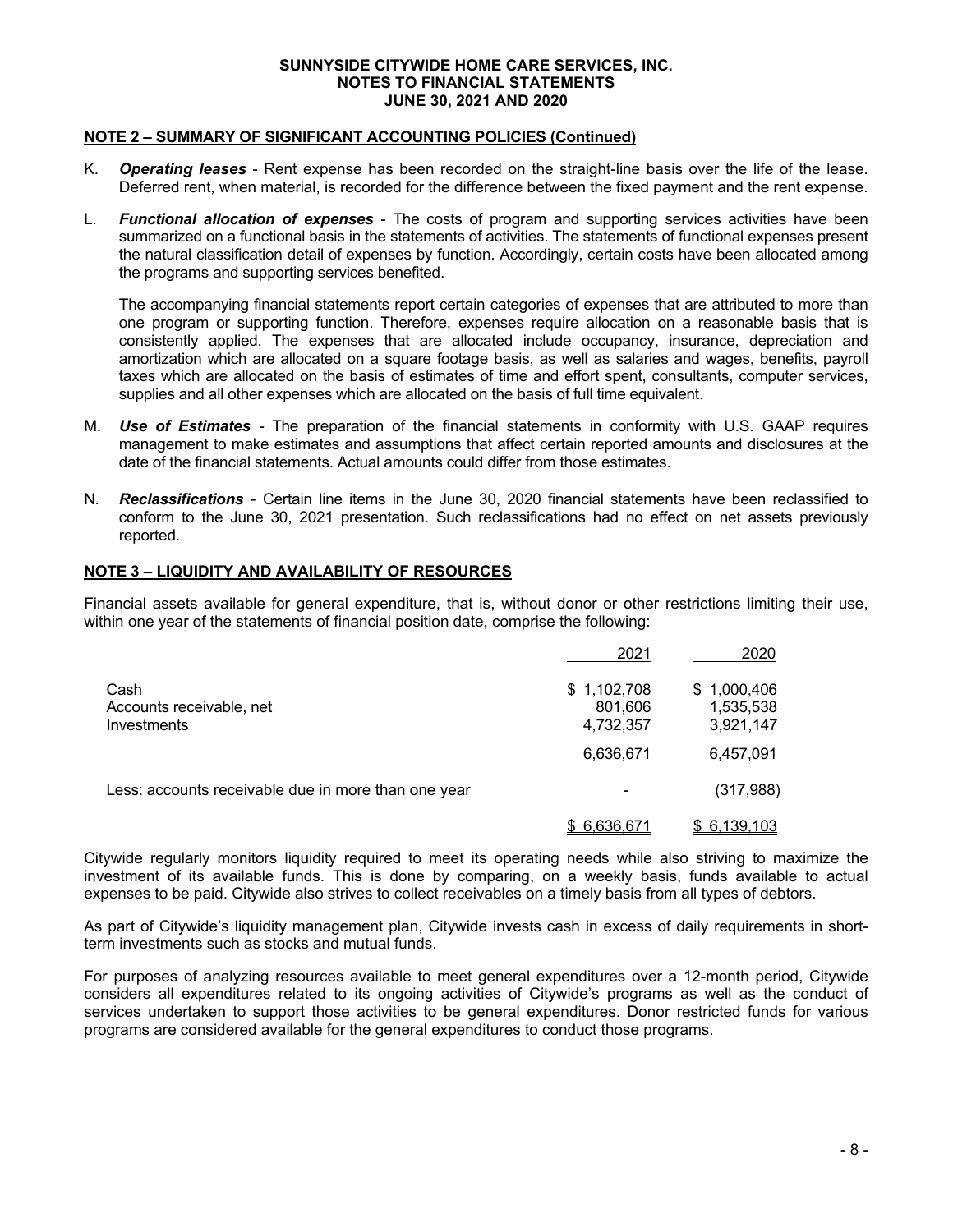# **NOTE 4 – ACCOUNTS RECEIVABLE, NET**

Accounts receivable consist of the following as of June 30:

|                                       | 2021         | 2020        |
|---------------------------------------|--------------|-------------|
| Amount due in less than one year:     |              |             |
| Medicaid - Managed care               | S<br>716,969 | \$1,269,161 |
| Other private pay insurance           | 166.941      | 175,942     |
| Other receivables                     | 38,692       | 36,657      |
| Amount due in more than one year:     |              |             |
| Medicaid – Managed care               |              | 317,988     |
| Total accounts receivable             | 922,602      | 1,799,748   |
| Less: allowance for doubtful accounts | (120,996)    | (264, 210)  |
| Total accounts receivable, net        | 801.606      | 1.535,538   |
|                                       |              |             |

#### **NOTE 5 – INVESTMENTS AND FAIR VALUE MEASUREMENTS**

Investments consist of the following at June 30, 2021 and 2020 and were classified as Level 1 in the fair value hierarchy (as defined below) as follows:

|                        |   | 2021                   | 2020                   |
|------------------------|---|------------------------|------------------------|
| Fixed income<br>Equity | S | 1,965,542<br>2,766,815 | 1,955,729<br>1,965,418 |
| Total Investments      |   | 4.732.357              | 3,921,147              |

Investments are subject to market volatility that could change their carrying value in the near term.

Investment return consisted of the following for the years ended June 30:

|                                                            | 2021                              |   | 2020                      |
|------------------------------------------------------------|-----------------------------------|---|---------------------------|
| Interest and dividends<br>Realized gain<br>Unrealized gain | \$<br>96,167<br>26,208<br>696,961 | S | 99,885<br>5,106<br>69,969 |
|                                                            | 819,336                           |   | 174,960                   |
| Less: Investment fees                                      | <u>(14,995)</u>                   |   | <u>(14,020)</u>           |
|                                                            | 804,341                           |   | 160,940                   |

The fair value hierarchy defines three levels as follows:

Level 1: Valuations based on quoted prices (unadjusted) in an active market that are accessible at the measurement date for identical assets or liabilities. The fair value hierarchy gives the highest priority to level 1 inputs. Level 1 valuations are obtained from real-time quotes for transactions in active exchange markets involving identical assets.

Level 2: Valuations based on observable inputs other than Level 1 prices such as quoted prices for similar assets or liabilities; quoted prices in inactive markets; or model-derived valuations in which all significant inputs are observable or can be derived principally from or corroborated with observable market data.

Level 3: Valuations based on unobservable inputs are used when little or no market data is available. The fair value hierarchy gives lowest priority to Level 3 inputs.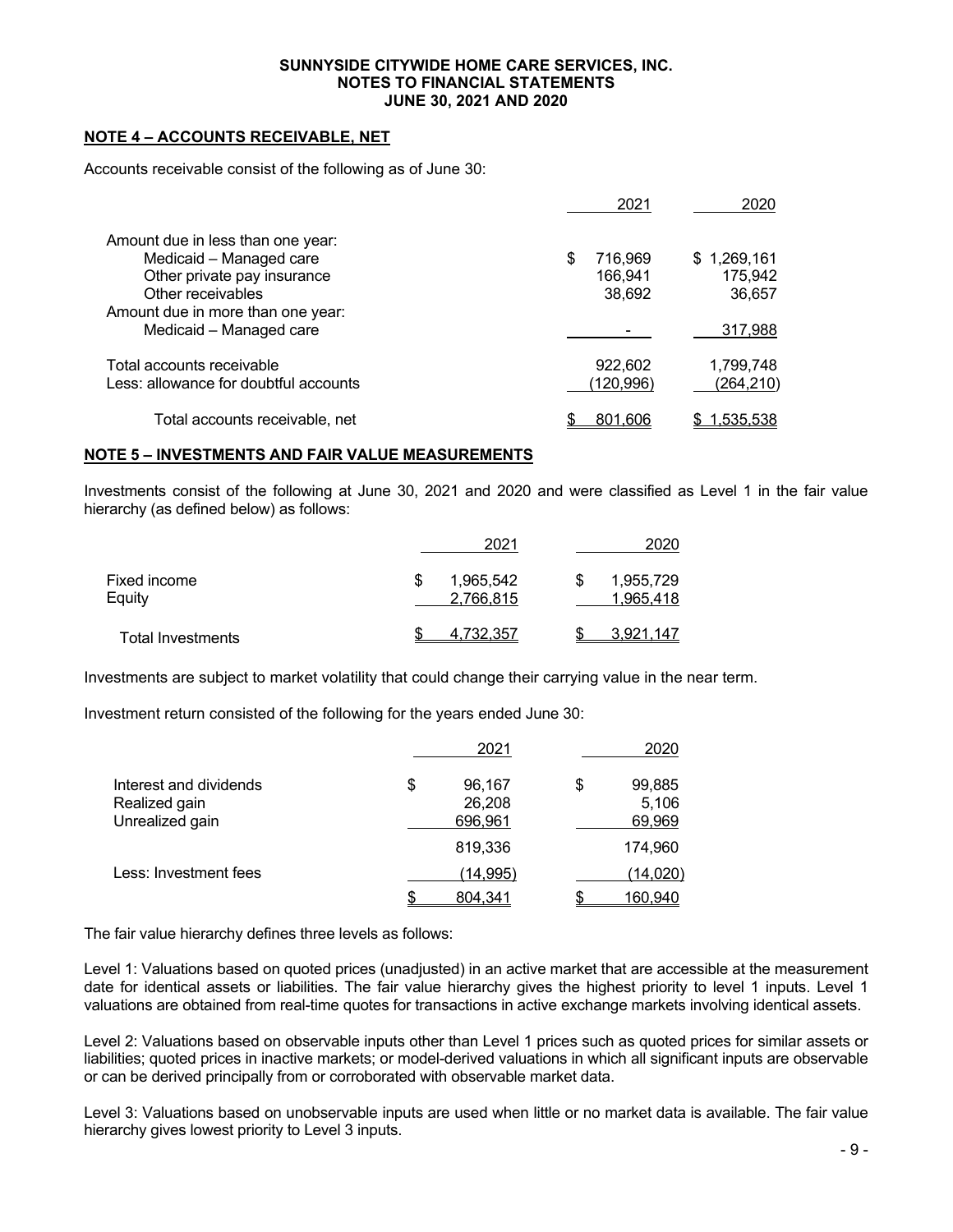### **NOTE 5 – INVESTMENTS AND FAIR VALUE MEASUREMENTS (Continued)**

In determining fair value, Citywide utilizes valuation techniques that maximize the use of observable inputs and minimize the use of unobservable inputs to the extent possible in its assessment of fair value. Investments in equity and fixed income are valued using market prices in active markets (Level 1). Level 1 instrument valuations are obtained from real-time quotes in active exchange markets involving identical assets.

## **NOTE 6 – PROPERTY AND EQUIPMENT, NET**

Property and equipment consists of the following as of June 30:

|                                                    | 2021                   |   | 2020             | Estimated<br>Useful Lives     |
|----------------------------------------------------|------------------------|---|------------------|-------------------------------|
| Leasehold improvements<br>Furniture and equipment  | \$<br>84,574<br>48,912 | S | 84,574<br>48,912 | <b>12-15 Years</b><br>5 Years |
|                                                    | 133,486                |   | 133,486          |                               |
| Less: accumulated depreciation and<br>amortization | (85, 850)              |   | (79,484)         |                               |
| Net book value                                     | \$<br><u>47,636</u>    |   | 54,002           |                               |

Depreciation and amortization expense amounted to \$6,366 for each of the years ended June 30, 2021 and 2020.

# **NOTE 7 – WORKERS' COMPENSATION ASSESSMENT**

In 1999, Citywide joined the Health Care Providers Self-Insurance Trust ("HCPSIT"), a workers' compensation group self-insurance trust established to provide Workers' Compensation coverage and services for providers of social services throughout the State of New York. A forensic audit of the Trust was commissioned by the New York State Workers' Compensation Board ("WCB"). That audit determined that HCPSIT had a cumulative deficit in the amount of \$188,187,893. Based on the deficit, the WCB terminated HCPSIT on or about June 30, 2009 and assumed trust administration and final distribution of the trust's assets and liabilities. The WCB initiated the process of determining the assessment amount to be levied on each member of the Trust.

On January 15, 2014, the WCB provided Citywide with a settlement agreement of \$1,169,883. The agreement included an option for a one-time lump sum payment with a 5% discount, which would net to a liability of \$1,111,389; an option to pay the full amount over one or two years, interest free; or the option to pay the full amount over a ten-year period with an interest rate of 3.5%. Citywide accrued the full amount of \$1,169,883 in June of 2013, while deciding on the best option. On June 24, 2014, Citywide elected the option to pay the full amount over the ten-year period incurring annual interest of 3.5% and signed the settlement agreement with WCB. Under the terms of this agreement, Citywide is required to make monthly payments of \$11,568, including interest, beginning in August 2014. Workers' compensation assessment payable amounted to \$360,716 and \$477,704 as of June 30, 2021 and 2020, respectively.

Future principal payments for each of the five years subsequent to June 30, 2021 are as follows:

| 2022 | \$<br>116,988 |
|------|---------------|
| 2023 | 116,988       |
| 2024 | 116,988       |
| 2025 | 9.752         |
|      |               |
|      | 360.716       |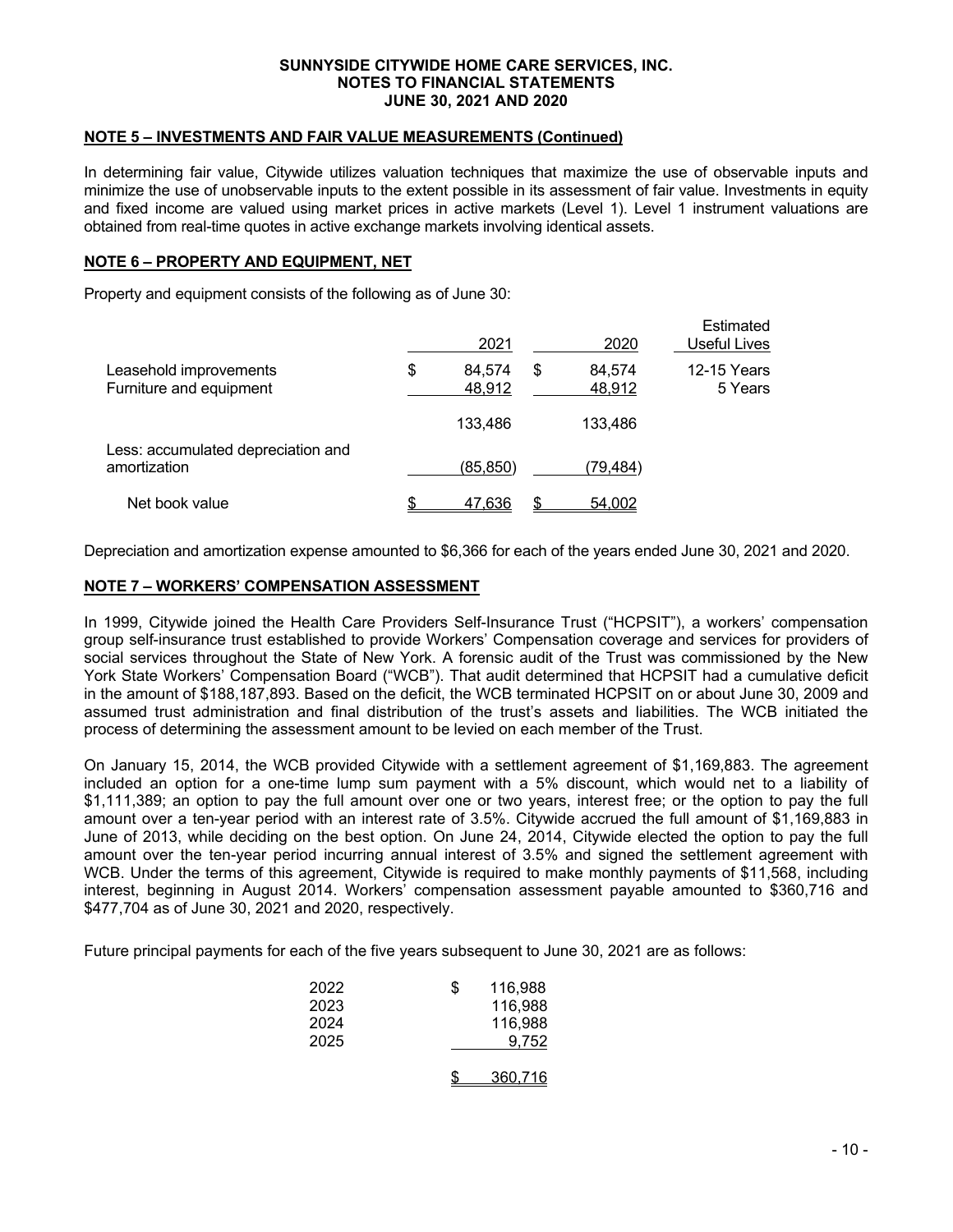## **NOTE 8 – COMMITMENTS AND CONTINGENCIES**

#### A. *Lease Commitments*

Citywide subleases its office located in Queens, New York from Sunnyside under two operating leases and provides payments of real estate taxes and utilities in addition to minimum rent. The two leases expire on June 30, 2022. In the event that governmental funding is terminated, Citywide may cancel the subleases upon giving one to three months' notice (varying by sublease agreement) to Sunnyside.

Rent expense for the years ended June 30, 2021 and 2020 was \$100,294 and \$114,436, respectively.

The future minimum lease payments to Sunnyside, based on the subleases, subject to cancellation, amount to \$115,000 for the year ending June 30, 2022.

#### B. *Third Party Contingencies*

Citywide is responsible to report to various third parties, among which are the New York State Department of Health ("DOH"), the New York State Office of Attorney General ("AG"), the Internal Revenue Service ("IRS"), the New York State Department of Charities Registration, the Office of Inspector General, and the Office of Medicaid Inspector General ("OMIG"). These and other agencies, including the New York City Human Resources Administration ("HRA") and the New York City Department for the Aging ("DFTA"), have the right to audit fiscal as well as programmatic compliance, i.e., clinical documentation and physician certifications, among other compliance requirements.

DOH increased the Medicaid rates to provide funding for recruitment, training and retention of home health aides and/or other personnel with direct patient care responsibility. Home Care and Citywide are required to provide attestations certifying that these funds, if applicable, were paid to home health aides and other personnel with direct patient care responsibilities.

During 2007, the AG of the State of New York issued subpoenas to several Certified Home Health Agencies ("CHHAs") and Long Term Home Health Care Programs ("LTHHCPs") citing that the Home Health Aides ("HHAs") they contracted from licensed vendor agencies were not actually trained, and their certification as HHAs was falsified. Therefore, the CHHAs and LTHHCPs billed Medicaid for ineligible services. Citywide maintains that it performed proper due diligence to assure that the HHAs it employs have appropriate training and certification. Citywide did not receive a subpoena; however, this matter and the AG's investigation have not been concluded. Citywide's management believes that they have no exposure in this matter.

#### C. *Income Taxes*

Citywide believes it has no uncertain tax positions as of June 30, 2021 and 2020 in accordance with Accounting Standards Codification ("ASC") Topic 740, "Income Taxes," which provides standards for establishing and classifying any tax provisions for uncertain tax positions.

#### D. *Operational Impact of COVID-19*

The COVID-19 pandemic remains a rapidly evolving situation. The extent of the impact of COVID-19 on Citywide's business and financial results will depend on future developments, including the duration and spread of the outbreak. Due to the rapidly changing business environment, unprecedented market volatility, and other circumstances resulting from the COVID-19 pandemic, Citywide is currently unable to fully determine the extent of COVID-19's impact on its business in future periods.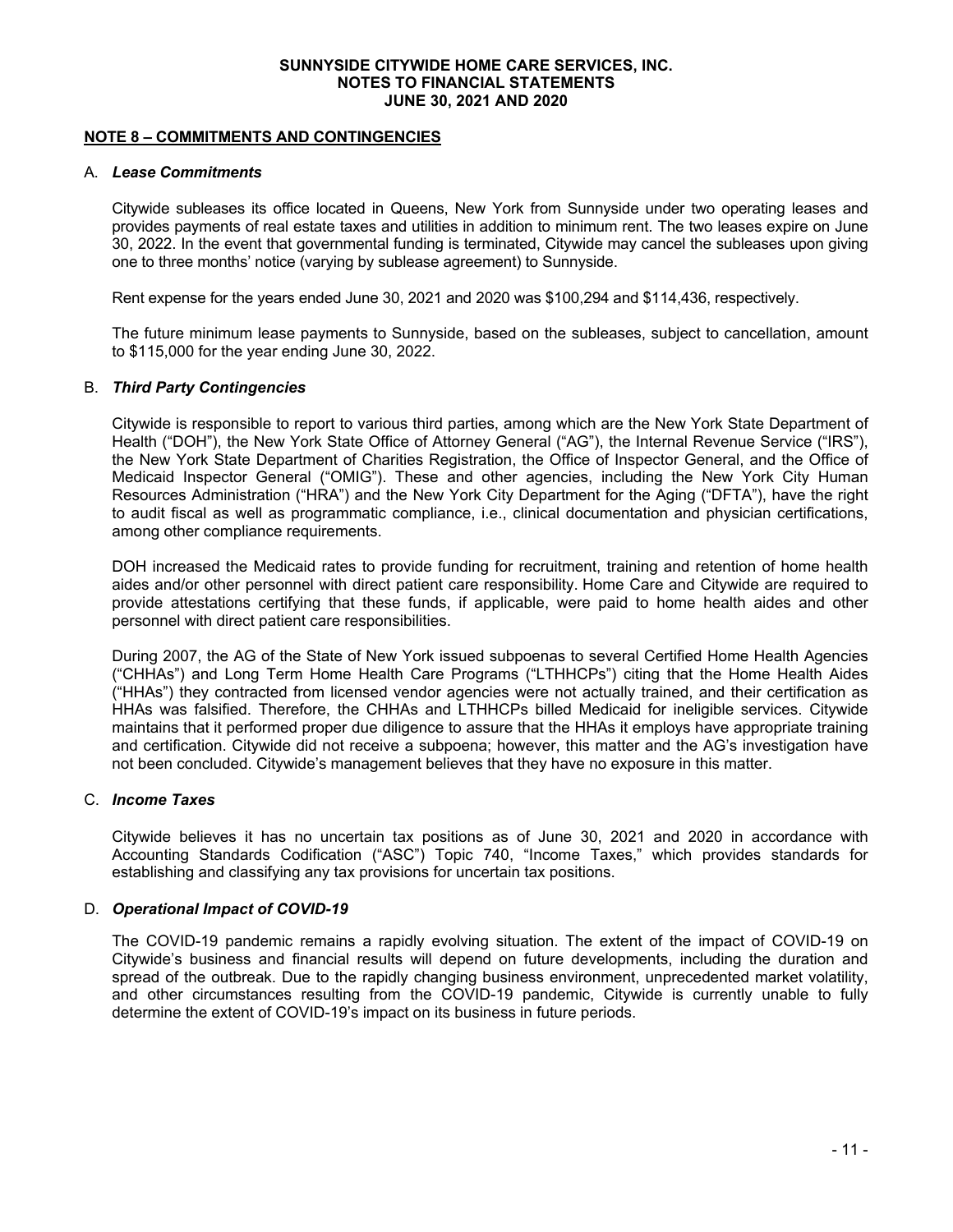# **NOTE 9 – PENSION PLANS**

#### **Nonunion Pension Plan**

Citywide maintains a 403(b)-pension plan that covers all full-time employees not covered by a collective bargaining agreement. On an annual basis, the Board determines a discretionary contribution for employees who are at least 21 years of age and have completed two years of service. Citywide did not make any contribution to this plan for the years ended June 30, 2021 and 2020.

# **Union Pension Plan**

All union employees of Citywide are covered by an employer contributory pension plan administered by the union. Union pension expense for the years ended June 30, 2021 and 2020 was \$7,033 and \$35,154, respectively. Citywide did not contribute more than 5% of total contributions to those plans.

The risks of participating in these multiemployer defined benefit pension plans are different from single employer plans because: (a) assets contributed to the multiemployer plan by one employer may be used to provide benefits to employees of other participating employers, (b) if a participating employer stops contributing to the plan, the unfunded obligations of the plan may be required to be borne by the remaining participating employers, and (c) if Citywide chooses to stop participating in one of its multiemployer plans, it may be required to pay a withdrawal liability to the plan.

The following information was obtained from Citywide's union-managed pension plan:

|                                                         | EIN/                              |                         |         | Contributions |                      | <b>Effective Date</b><br>οf<br>Collective |
|---------------------------------------------------------|-----------------------------------|-------------------------|---------|---------------|----------------------|-------------------------------------------|
| Pension Fund                                            | Pension<br><b>Plan Number</b>     | Pending/<br>Implemented | 2021    | 2020          | Surcharge<br>Imposed | Bargaining<br>Agreement                   |
| 1199 SEIU Home<br>Care Employees<br><b>Pension Fund</b> | EIN<br>13-3943904 Plan<br>No. 001 | No                      | \$7,033 | \$35,154      | No                   | September 30,<br>2020                     |

As of the date the financial statements were available to be issued, Form 5500 was available for the plan year ended December 31, 2020 and did not include 2021 plan information. The plan's actuaries have certified that the plan is not endangered, seriously endangered or critical, as those terms are defined in the Pension Protection Act of 2006 for the plan year ended December 31, 2020.

#### **NOTE 10 – CONCENTRATIONS**

# **Credit Risk**

Cash that potentially subjects Citywide to a concentration of credit risk includes cash accounts with banks that exceed the Federal Deposit Insurance Corporation ("FDIC") insurance limits. Cash accounts are insured up to \$250,000 per depositor. As of June 30, 2021 and 2020, there was approximately \$605,000 and \$729,000, respectively, of cash held by one bank that exceeded FDIC limits.

#### **Revenue**

For the year ended June 30, 2021, 40% of Citywide's revenues were derived from U.S. Department of Health and Human Services. 34% of accounts receivable was due from Independent Care Systems and 18% of accounts receivable are derived from billings to three other managed care vendors as of June 30, 2021.

For the year ended June 30, 2020, 36% of Citywide's revenues were derived from Fidelis Catholic Charities and as of June 30, 2020, 41% of accounts receivable was from Independent Care Systems, and 52% of revenues and 26% of accounts receivable are derived from billings to four other managed care vendors.